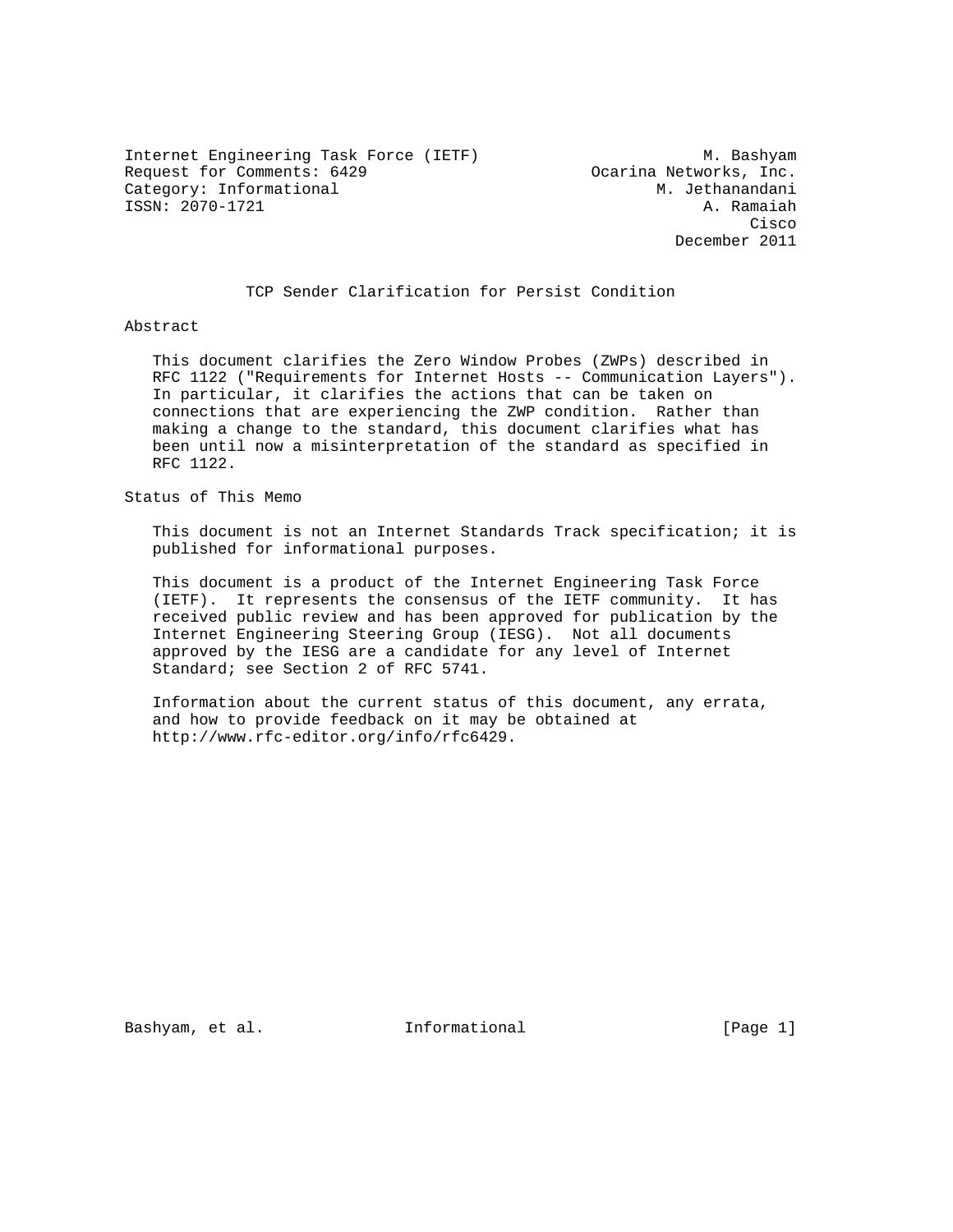## Copyright Notice

 Copyright (c) 2011 IETF Trust and the persons identified as the document authors. All rights reserved.

 This document is subject to BCP 78 and the IETF Trust's Legal Provisions Relating to IETF Documents (http://trustee.ietf.org/license-info) in effect on the date of publication of this document. Please review these documents carefully, as they describe your rights and restrictions with respect to this document. Code Components extracted from this document must include Simplified BSD License text as described in Section 4.e of the Trust Legal Provisions and are provided without warranty as described in the Simplified BSD License.

Table of Contents

| 4. Clarification Regarding RFC 1122 Requirements 5 |
|----------------------------------------------------|
|                                                    |
|                                                    |
|                                                    |
|                                                    |
|                                                    |

### 1. Introduction

 Section 4.2.2.17 of "Requirements for Internet Hosts -- Communication Layers" [RFC1122] says:

 "A TCP MAY keep its offered receive window closed indefinitely. As long as the receiving TCP continues to send acknowledgments in response to the probe segments, the sending TCP MUST allow the connection to stay open.

#### DISCUSSION:

 It is extremely important to remember that ACK (acknowledgment) segments that contain no data are not reliably transmitted by TCP".

Bashyam, et al. 100 and 111 and 111 and 101 and 101 and 101 and 101 and 101 and 101 and 101 and 101 and 101 and 10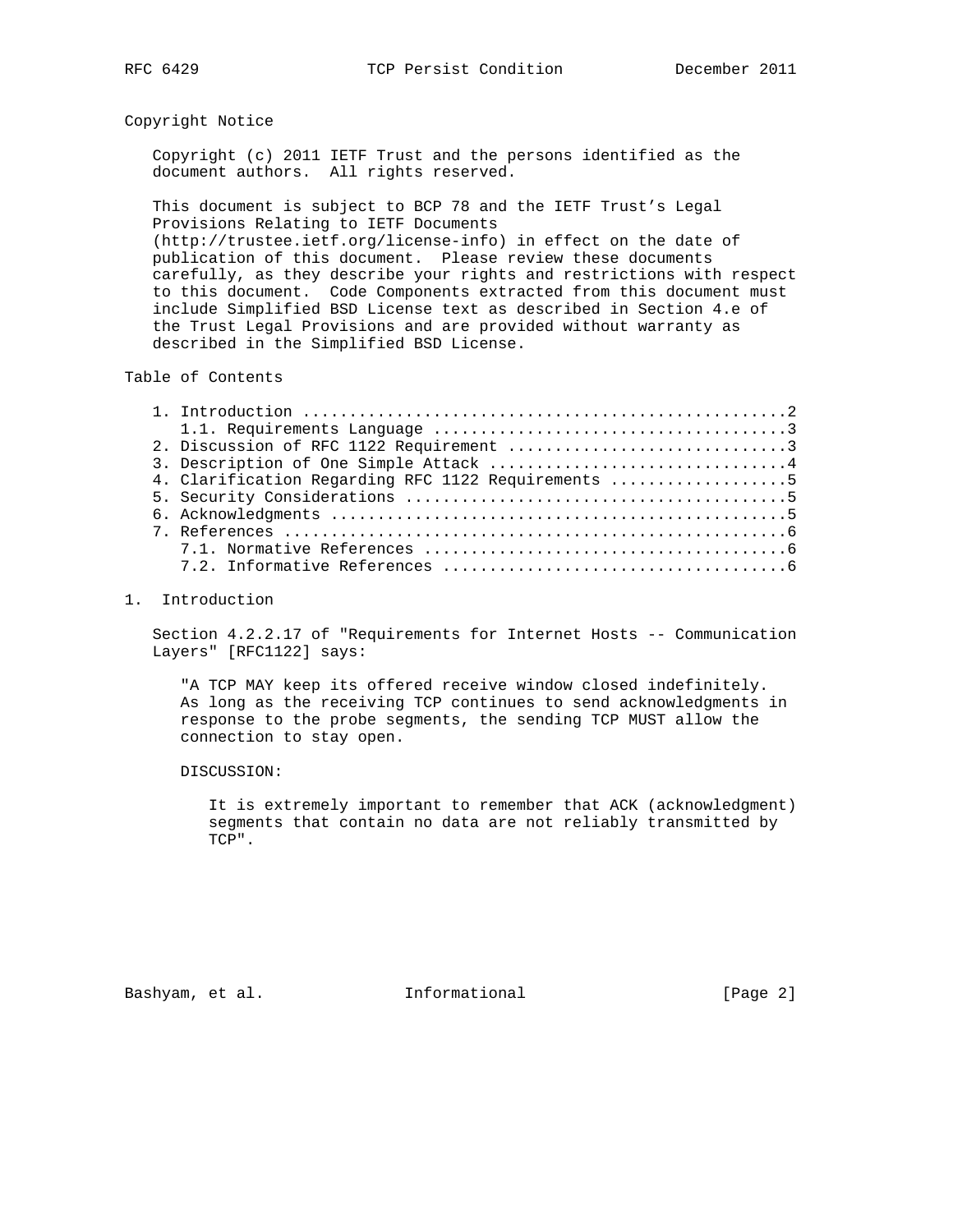Therefore, zero window probing needs to be supported to prevent a connection from hanging forever if ACK segments that re-open the window are lost. The condition where the sender goes into the Zero Window Probe (ZWP) mode is typically known as the 'persist condition'.

 This guidance is not intended to preclude resource management by the operating system or application, which may request that connections be aborted regardless of whether or not they are in the persist condition. The TCP implementation needs to, of course, comply by aborting such connections. If such resource management is not performed external to the protocol implementation, TCP implementations that misinterpret Section 4.2.2.17 of [RFC1122] have the potential to make systems vulnerable to denial-of-service (DoS) [RFC4732] scenarios where attackers tie up resources by keeping connections in the persist condition.

 Rather than making a change to the standard, this document clarifies what has been until now a misinterpretation of the standard as specified in RFC 1122 [RFC1122].

 Section 2 of this document describes why implementations might not close connections merely because they are in the persist condition, yet need to still allow such connections to be closed on command. Section 3 outlines a simple attack on systems that do not sufficiently manage connections in this state. Section 4 concludes with a requirements-language clarification to the RFC 1122 requirement.

## 1.1. Requirements Language

 The key words "MUST", "MUST NOT", "REQUIRED", "SHALL", "SHALL NOT", "SHOULD", "SHOULD NOT", "RECOMMENDED", "NOT RECOMMENDED", "MAY", and "OPTIONAL" in this document are to be interpreted as described in [RFC2119].

2. Discussion of RFC 1122 Requirement

 Per [RFC1122], as long as the ACKs are being received for window probes, a connection can continue to stay in the persist condition. This is an important feature, because applications typically would want the TCP connection to stay open unless an application explicitly closes the connection.

 For example, take the case of a user running a network print job during which the printer runs out of paper and is waiting for the user to reload the paper tray (user intervention). The printer may not be reading data from the printing application during this time.

Bashyam, et al. 1nformational 1999 [Page 3]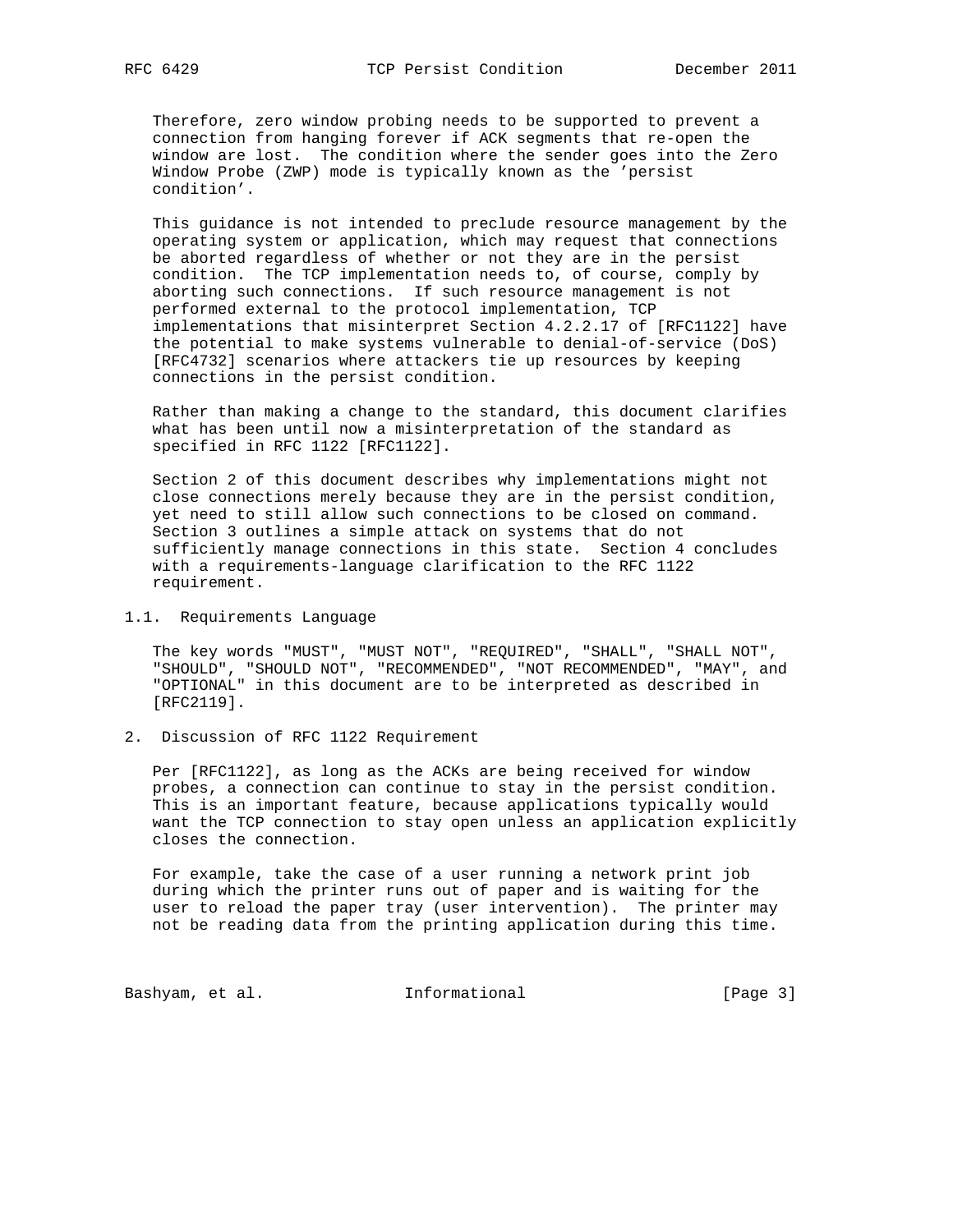Although this may result in a prolonged ZWP state, it would be premature for TCP to take action on its own and close the printer connection merely due to its lack of progress. Once the printer's paper tray is reloaded (which may be minutes, hours, or days later), the print job needs to be able to continue uninterrupted over the same TCP connection.

 However, systems that misinterpret Section 4.2.2.17 of [RFC1122] may fall victim to DoS attacks by not supporting sufficient mechanisms to allow release of system resources tied up by connections in the persist condition during times of resource exhaustion. For example, take the case of a busy server where multiple (attacker) clients can advertise a zero window forever (by reliably acknowledging the ZWPs). This could eventually lead to resource exhaustion in the server system. In such cases, the application or operating system would need to take appropriate action on the TCP connection to reclaim their resources and continue to maintain legitimate connections.

 The problem is applicable to TCP and TCP-derived flow-controlled transport protocols such as the Stream Control Transmission Protocol (SCTP).

 Clearly, a system needs to be robust to such attacks and allow connections in the persist condition to be aborted in the same way as any other connection. Section 4 of this document provides the requisite clarification to permit such resource management.

### 3. Description of One Simple Attack

 To illustrate a potential DoS scenario, consider the case where many client applications open TCP connections with an HTTP [RFC2616] server, and each sends a GET request for a large page and stops reading the response partway through. This causes the client's TCP implementation to advertise a zero window to the server. For every large HTTP response, the server is left holding on to the response data in its sending queue. The amount of response data held will depend on the size of the send buffer and the advertised window. If the clients never read the data in their receive queues and therefore do not clear the persist condition, the server will continue to hold that data indefinitely. Since there may be a limit to the operating system kernel memory available for TCP buffers, this may result in DoS to legitimate connections by locking up the necessary resources. If the above scenario persists for an extended period of time, it will lead to starvation of TCP buffers and connection blocks, causing legitimate existing connections and new connection attempts to fail.

 A clever application needs to detect such attacks with connections that are not making progress, and could close these connections.

Bashyam, et al. 100 Informational 100 [Page 4]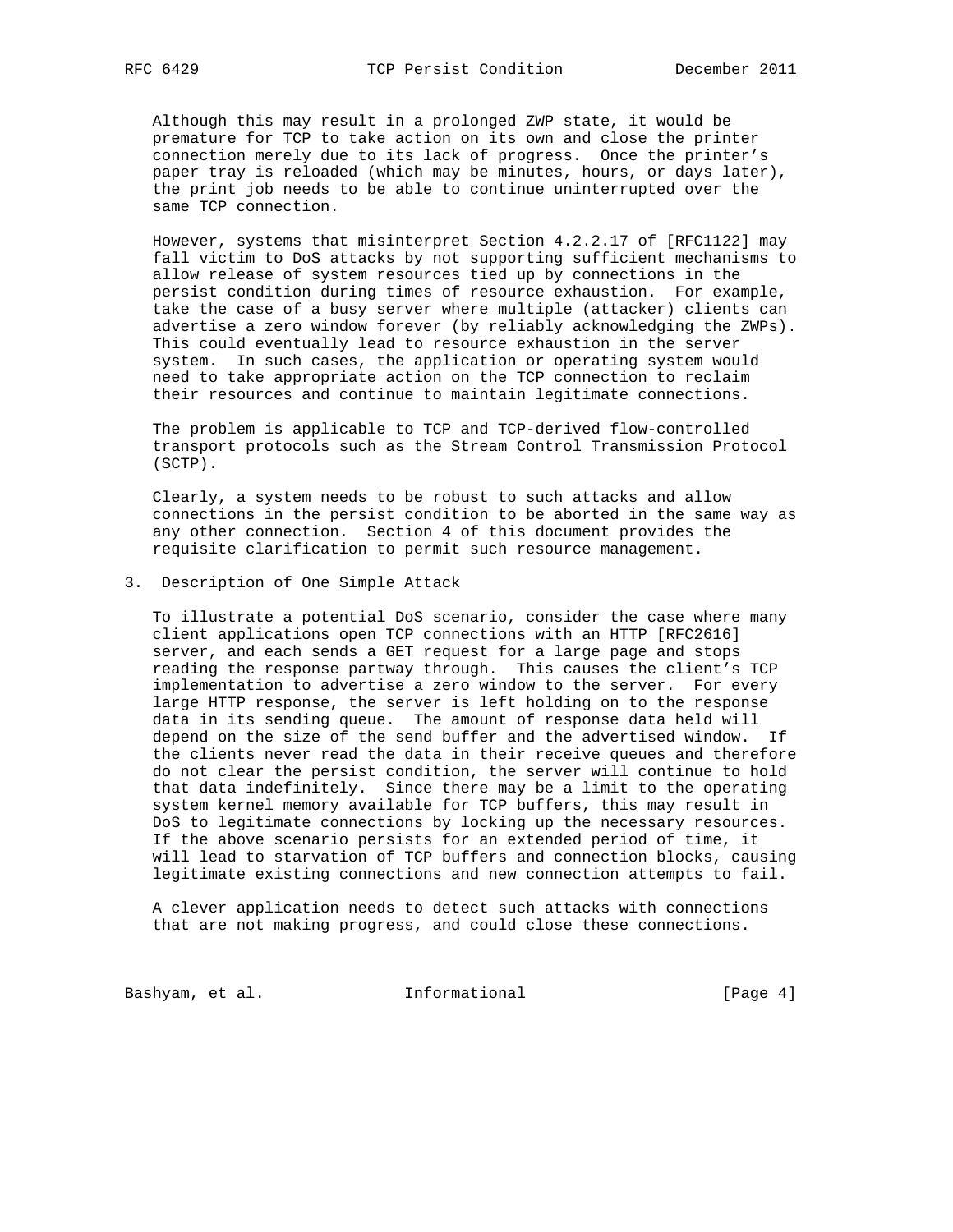However, some applications might have transferred all the data to the TCP socket and subsequently closed the socket, leaving the connections with no controlling process; such connections are referred to as orphaned connections. These orphaned connections might be left holding the data indefinitely in their sending queue.

 The US Computer Emergency Readiness Team (CERT) has released an advisory in this regard [VU723308] and is making vendors aware of this DoS scenario.

4. Clarification Regarding RFC 1122 Requirements

 As stated in [RFC1122], a TCP implementation MUST NOT close a connection merely because it seems to be stuck in the ZWP or persist condition. Though unstated in RFC 1122, but implicit for system robustness, a TCP implementation needs to allow connections in the ZWP or persist condition to be closed or aborted by their applications or other resource management routines in the operating system.

 An interface that allows an application to inform TCP on what to do when the connection stays in the persist condition, or that allows an application or other resource manager to query the health of the TCP connection, is considered outside the scope of this document. All such techniques, however, are in complete compliance with TCP [RFC0793] and [RFC1122].

5. Security Considerations

 This document discusses one system security consideration that is listed in "Guidelines for Writing RFC Text on Security Considerations" [RFC3552]. In particular, it describes an inappropriate use of a system that is acting as a server for many users. That use and a possible DoS attack are discussed in Section 3.

 This document limits itself to clarifying RFC 1122. It does not discuss what can happen with orphaned connections and other possible mitigation techniques, as these are considered outside the scope of this document.

# 6. Acknowledgments

 This document was inspired by the recent discussions that took place regarding the TCP persist condition issue in the TCP Maintenance and Minor Extensions (TCPM) Working Group mailing list [TCPM]. The outcome of those discussions was to come up with a document that would clarify the intentions of the ZWP as discussed in RFC 1122. We

Bashyam, et al. 100 Informational 100 [Page 5]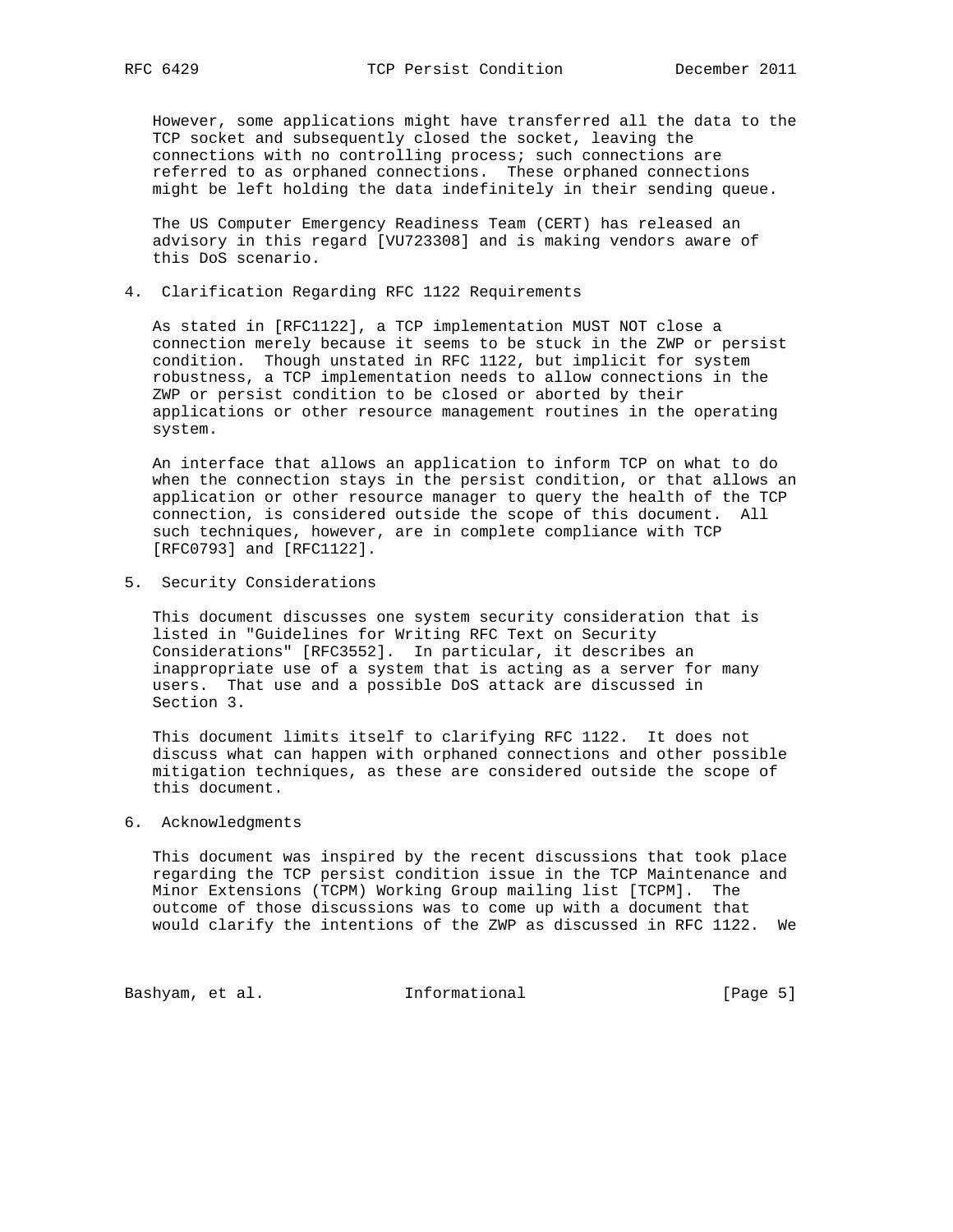would like to thank Mark Allman, Ted Faber, and David Borman for clarifying the objective behind this document. Thanks also go to Wesley Eddy for his extensive editorial comments and to Dan Wing, Mark Allman, and Fernando Gont for providing feedback on this document.

- 7. References
- 7.1. Normative References
	- [RFC0793] Postel, J., "Transmission Control Protocol", STD 7, RFC 793, September 1981.
	- [RFC1122] Braden, R., Ed., "Requirements for Internet Hosts Communication Layers", STD 3, RFC 1122, October 1989.
	- [RFC2119] Bradner, S., "Key words for use in RFCs to Indicate Requirement Levels", BCP 14, RFC 2119, March 1997.
- 7.2. Informative References
	- [RFC2616] Fielding, R., Gettys, J., Mogul, J., Frystyk, H., Masinter, L., Leach, P., and T. Berners-Lee, "Hypertext Transfer Protocol -- HTTP/1.1", RFC 2616, June 1999.
	- [RFC3552] Rescorla, E. and B. Korver, "Guidelines for Writing RFC Text on Security Considerations", BCP 72, RFC 3552, July 2003.
	- [RFC4732] Handley, M., Ed., Rescorla, E., Ed., and IAB, "Internet Denial-of-Service Considerations", RFC 4732, December 2006.
	- [TCPM] IETF, "TCP Maintenance and Minor Extensions (tcpm) Charter", <http://datatracker.ietf.org/wg/tcpm/charter/>.
	- [VU723308] Manion, A. and D. Warren, "TCP may keep its offered receive window closed indefinitely (RFC 1122)", November 2009, <http://www.kb.cert.org/vuls/id/723308>.

Bashyam, et al. 100 Informational 100 [Page 6]